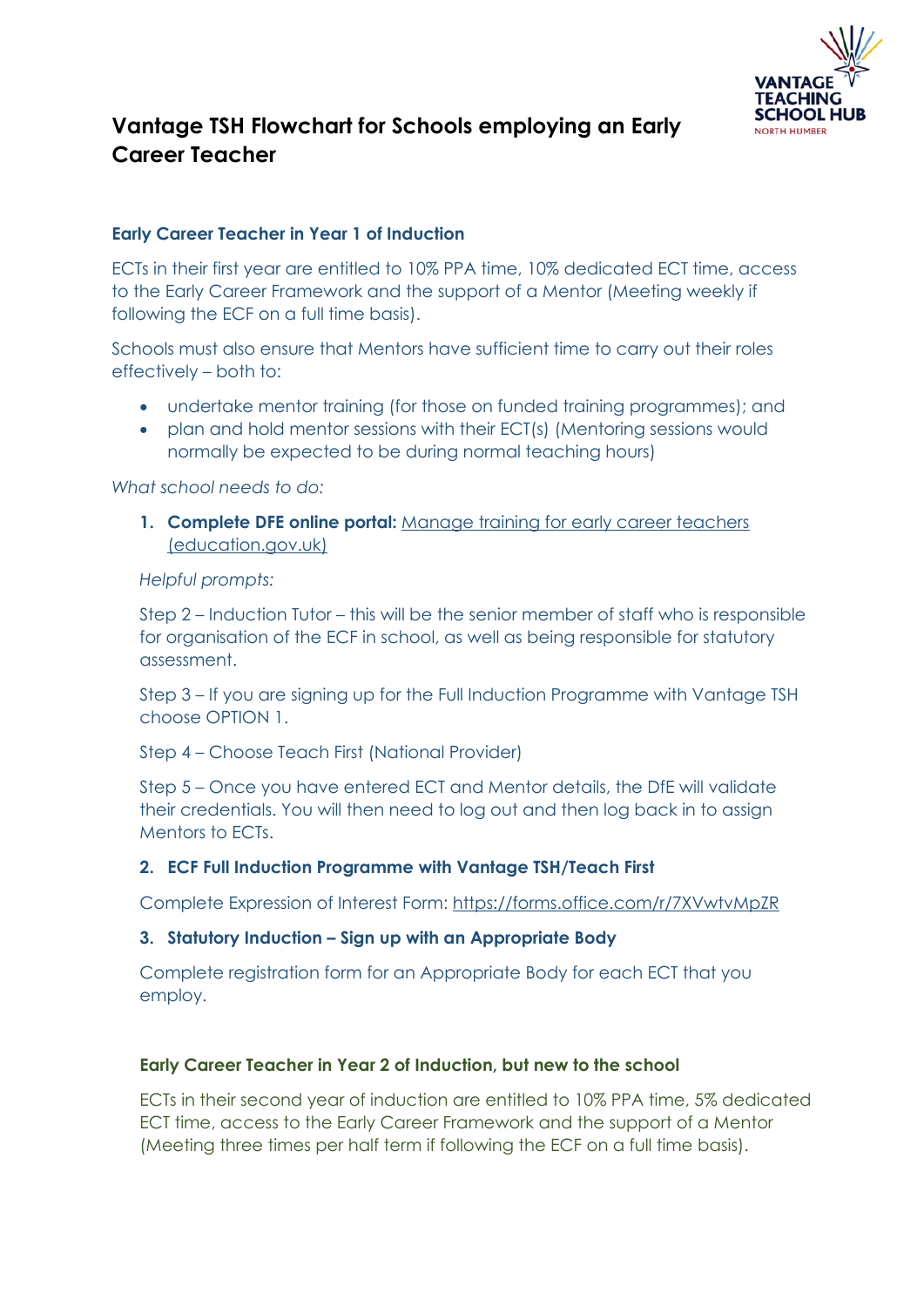Schools must also ensure that Mentors have sufficient time to carry out their roles effectively – both to:

- undertake mentor training (for those on funded training programmes); and
- plan and hold mentor sessions with their ECT(s) (Mentoring sessions would normally be expected to be during normal teaching hours)

*What school needs to do:* 

**1. Complete DFE online portal:** [Manage training for early career teachers](https://manage-training-for-early-career-teachers.education.gov.uk/)  [\(education.gov.uk\)](https://manage-training-for-early-career-teachers.education.gov.uk/)

#### *Helpful prompts:*

Step 2 – Induction Tutor – this will be the senior member of staff who is responsible for organisation of the ECF in school, as well as being responsible for statutory assessment. Your school needs to 'claim' the ECT by registering them to your school on the DfE portal.

Step 3 – If you are signing up for the Full Induction Programme with Vantage TSH choose OPTION 1.

Step 4 – Choose Teach First (National Provider)

Step 5 – Once you have entered ECT and Mentor details, the DfE will validate their credentials. You will then need to log out and then log back in to assign Mentors to ECTs.

### **2. ECF Full Induction Programme with Vantage TSH/Teach First**

Complete Expression of Interest Form:<https://forms.office.com/r/7XVwtvMpZR>

### **3. Statutory Induction – Sign up with an Appropriate Body**

Complete registration form for an Appropriate Body for each ECT that you employ.

# **Early Career Teacher in Year 2 of Induction, but continuing in your school from Year 1**

ECTs in their second year of induction are entitled to 10% PPA time, 5% dedicated ECT time, access to the Early Career Framework and the support of a Mentor (Meeting three times per half term if following the ECF on a full time basis).

Schools must also ensure that Mentors have sufficient time to carry out their roles effectively – both to:

- undertake mentor training (for those on funded training programmes); and
- plan and hold mentor sessions with their ECT(s) (Mentoring sessions would normally be expected to be during normal teaching hours)